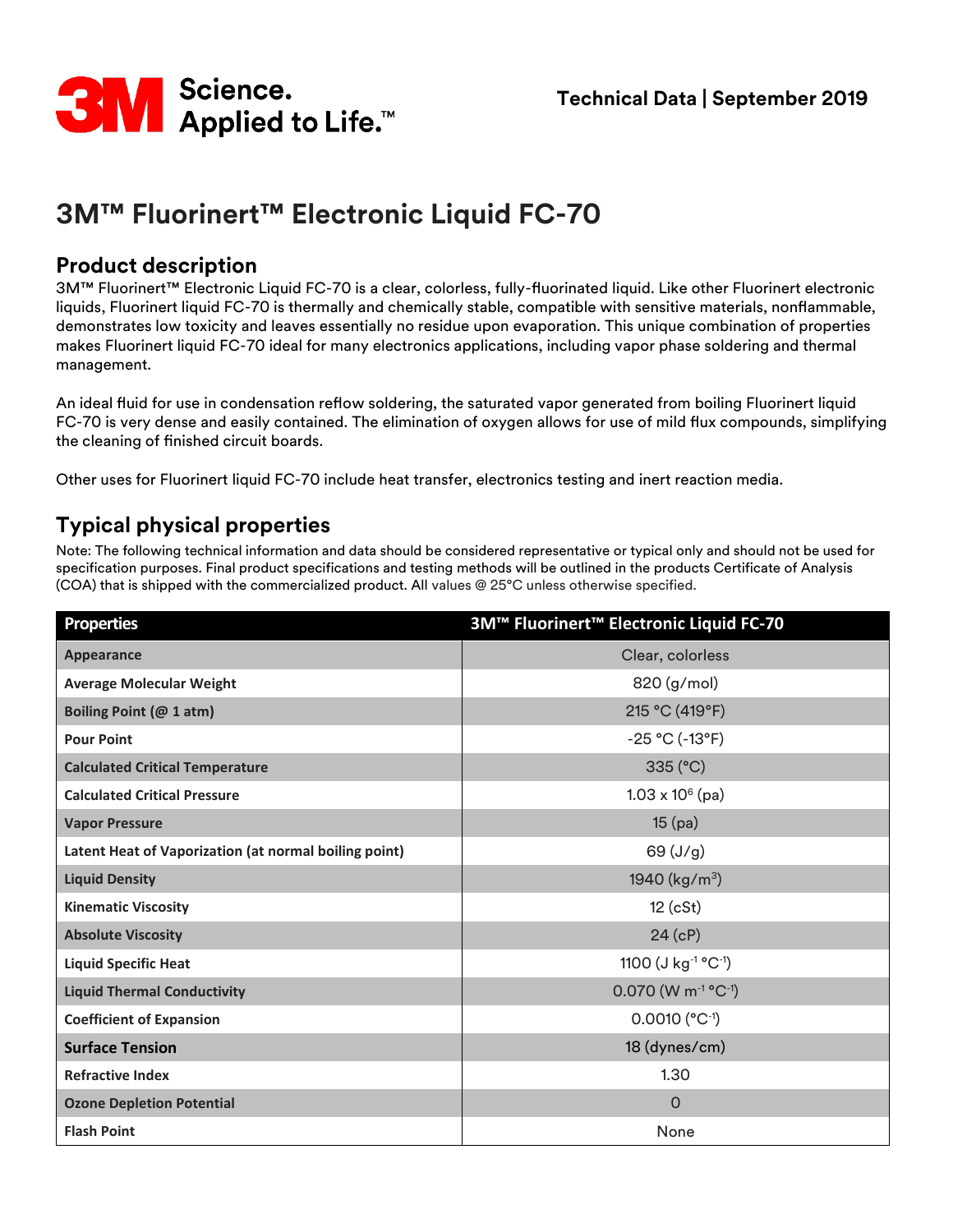## **3M™ Fluorinert™ Electronic Liquid FC-70**

## **Typical electrical properties**

Note: The following technical information and data should be considered representative or typical only and should not be used for specification purposes. Final product specifications and testing methods will be outlined in the products Certificate of Analysis (COA) that is shipped with the commercialized product. All values @ 25°C unless otherwise specified.

| <b>Properties</b>                          | 3M™ Fluorinert™ Electronic Liquid FC-70 |
|--------------------------------------------|-----------------------------------------|
| Dielectric Strength (0.1" gap)             | 40 (kV)                                 |
| Dielectric Constant (@ 1 kHz)              | 1.98                                    |
| <b>Electrical Resistivity (ASTM D-257)</b> | $2.3 \times 10^{15}$ (ohm cm)           |

### **Heat transfer properties**

The following formulas can be used to calculate the specific heat, thermal conductivity, density and vapor pressure of 3M™ Fluorinert™ Electronic Liquid FC-70 at various temperatures.

**Specific Heat** (J kg-1 °C-1 ) = 1014 + 1.554 (T, °C) **Thermal Conductivity** (W m-1 °C-1 ) = 0.07 – 0.00001 (T, °C) **Density** (kg/m<sup>3</sup> ) = 1984 – 1.93 (T, °C) **Log<sup>10</sup>** (Vapor Pressure (pascals)) = 11.211 – (2939/(T, K))

The following graph can be used to determine the viscosity of Fluorinert liquid FC-70 over the indicated temperature range.

#### 3M™ Fluorinert™ Electronic Liquid FC-70 Viscosity vs. Temperature



### **Materials compatibility**

Fluorinert liquid FC-70 is compatible with most metals, plastics and elastomers. Contact 3M for more information.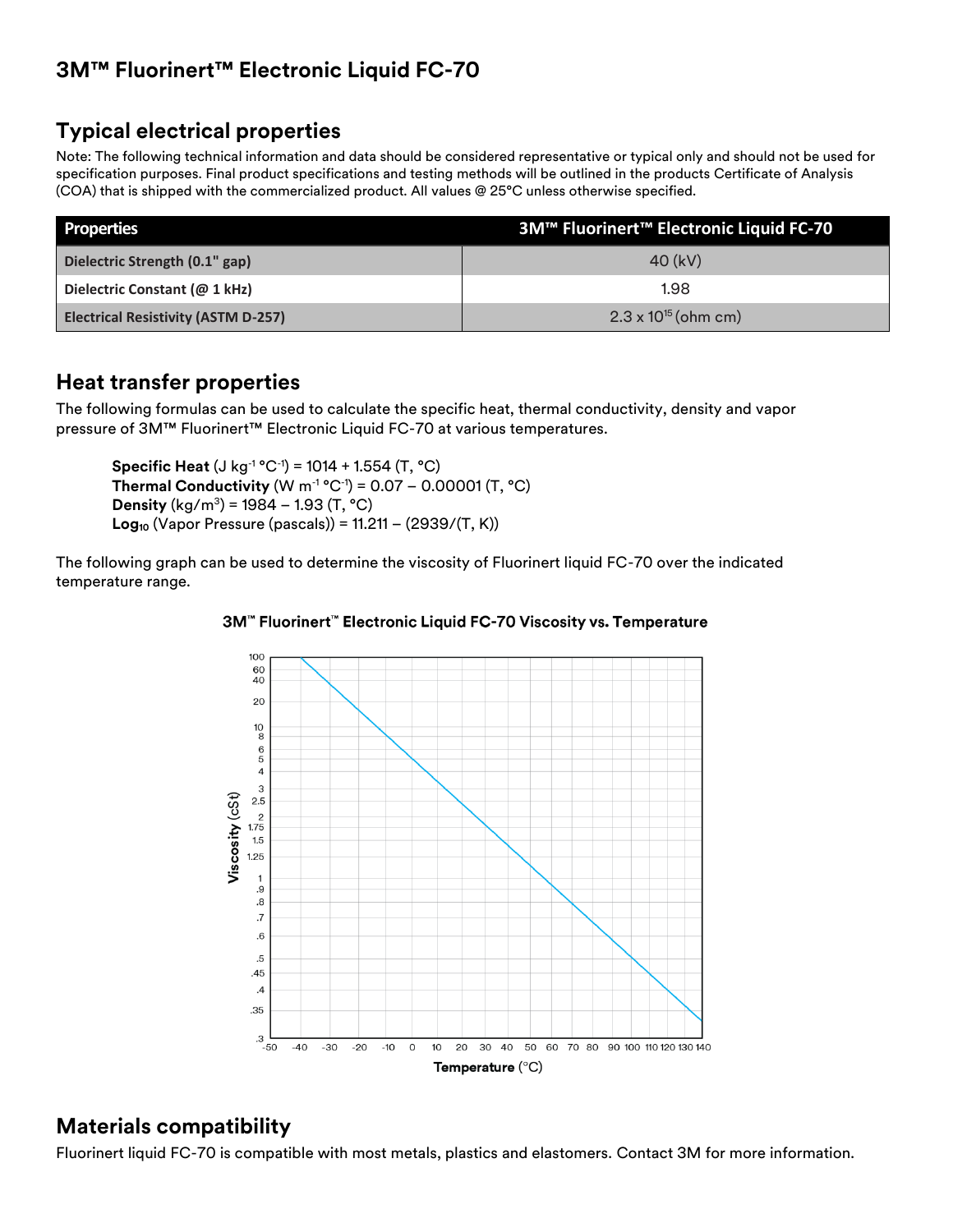## **3M™ Fluorinert™ Electronic Liquid FC-70**

### **Storage and shelf life**

The shelf life of 3M™ Fluorinert™ Electronic Liquid FC-70 is 36 months from the date of manufacture when stored in the original packaging materials and stored at 21°C (70°F) and 50% relative humidity.

## **Toxicity profile**

Not for specification purposes.

3M™ Fluorinert™ Electronic Liquid FC-70 is virtually non-irritating to the eyes and skin. The product also demonstrates very low toxicity. A Safety Data Sheet (SDS) is available from www.3m.com/SDS.

## **Safety and handling**

Before using this product, please thoroughly read the current product SDS and label, following all applicable safety precautions described therein (e.g., recommended storage and safe handling, appropriate exposure controls and personal protective equipment (PPE), addressing accidental spills, disposal considerations, etc.). Fluorinert liquid FC-70 is nonflammable and is resistant to thermal breakdown and hydrolysis during typical use and storage.

## **Environmental properties**

Fluorinert liquid FC-70 has zero ozone depletion potential. Additionally, this product has negligible photochemical reactivity and therefore it does not appreciably contribute to ground-level smog formation. As such, it is not defined or regulated by the U.S. EPA as a volatile organic compound (VOC).

As a perfluorocarbon (PFC), this product has a high global warming potential and a long atmospheric lifetime. As such, its use should be carefully managed to minimize emissions.

3M recommends that users of Fluorinert liquid FC-70 further limit emissions by employing good conservation practices, and by implementing recovery, recycling and/or proper disposal procedures. In general, 3M recommends that Fluorinert-branded liquids be disposed of by incineration at a permitted industrial waste facility capable of handling halogenated materials, in accordance with all applicable local, regional, national, and/or international regulations. See product SDS for further details. 3M also offers a Used Fluid Disposal Program.

## **Recycle and disposal options**

### **Used Fluid Disposal Program**

As part of 3M's commitment to product stewardship and customer service, we offer the 3M Used Fluid Disposal Program for free pickup of used 3M fluids in the U.S. This program is provided through Clean Harbors Environmental Services. Working with Clean Harbors will ensure that your used 3M fluids will be managed properly and responsibly. A minimum of 30 gallons of used 3M fluid is required for participation in this free program. Amounts of less than 30 gallons will be at your own expense and will be determined based upon quantity and approved profile of waste.

For additional information on the 3M Used Fluid Disposal Program, send an email to **[3Musedfluid@cleanharbors.com](mailto:3Musedfluid@cleanharbors.com)**.

### **Resources**

For more information on 3M Fluorinert products or to contact a 3M representative, visit **[3M.com/electronics](http://www.3m.com/electronics)**.